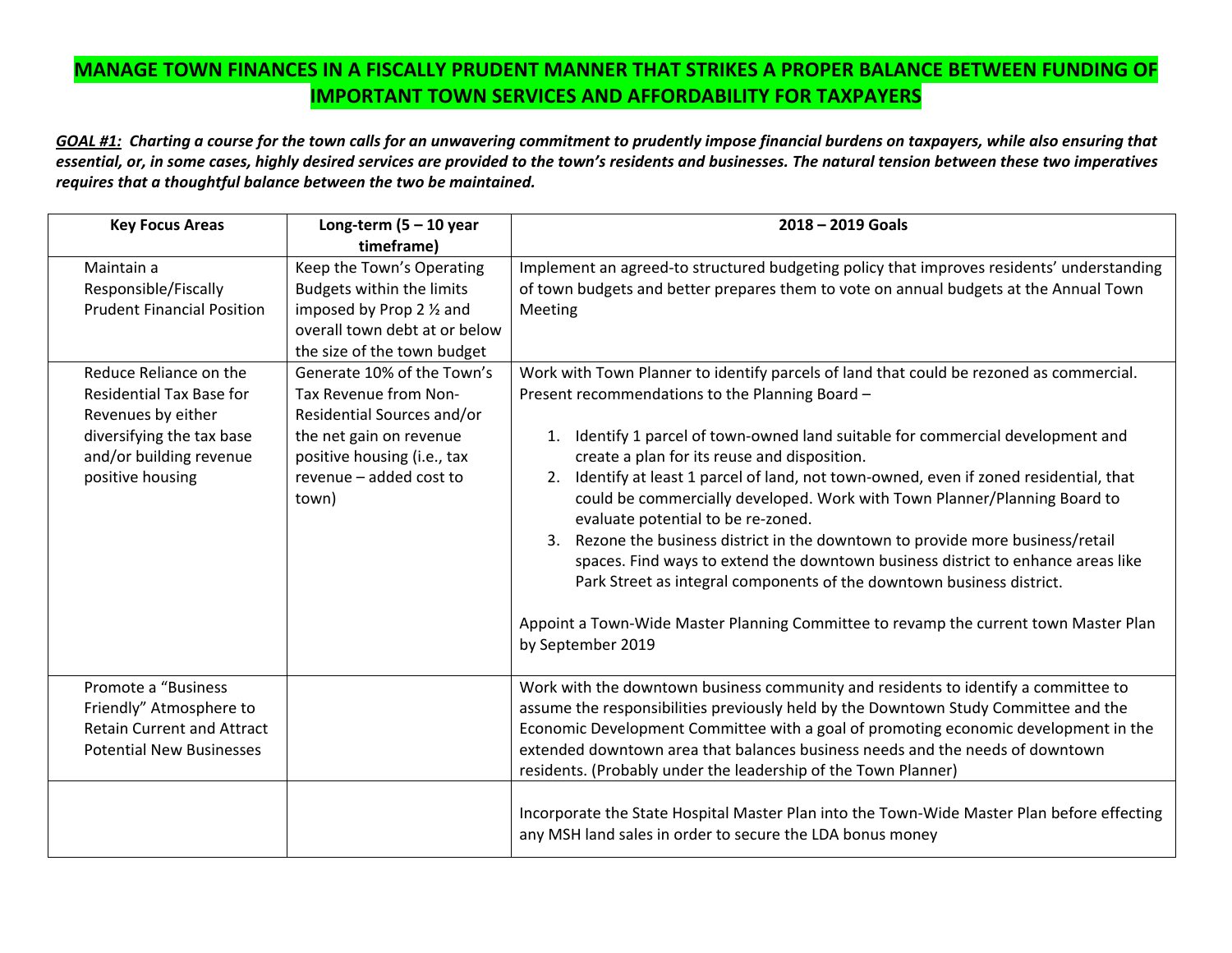<u>GOAL #2:</u> Many decisions made by the town carry long-term financial implications that can easily be missed, if they are not consciously taken into account. Hiring decisions; major capital acquisitions; program expansions; and even public or state "seed money" contributions in support of new initiatives can all introduce long-term financial ramifications for the town that should be recognized up front before an initial financial decision is made. Unexpected major capital requirements; significant structural budget deficits; and unfunded long-term financial liabilities should rarely, if ever, arise.

| <b>Key Focus Areas</b>     | Long-Term $(5 - 10$ year timeframe)            | $2018 - 2019$ Goals                                                           |
|----------------------------|------------------------------------------------|-------------------------------------------------------------------------------|
| Proactively plan for the   | Maintain and update (annually?) a 20-year      | Complete and approve 20-year capital maintenance plan                         |
| maintenance and upgrade    | plan for building maintenance expenditures     |                                                                               |
| of town buildings          |                                                | Develop a plan to fund those building improvements/repairs deemed             |
|                            |                                                | necessary and appropriate for funding from the 20-year capital plan           |
| Ensure adequate funding    | Establish and annually update a 20-year        | Meet with W & S board/town administration and determine solutions for         |
| for the ongoing            | capital plan for Water & Sewer System          | issues identified by W & S Board, develop plan going forward                  |
| maintenance and upkeep     |                                                |                                                                               |
| of the town's              | Establish and annually update a road           | Develop a sidewalk development plan for the town that lays out specific       |
| transportation, water, and | maintenance plan                               | plans, priorities, and sequencing to increase the extent and quality of the   |
| sewer infrastructure       |                                                | sidewalks in town.                                                            |
|                            | Align long-range plans with financing policies |                                                                               |
|                            | that are capable of supporting those plans     |                                                                               |
| Recognize and plan for the | Double the current level of funding for the    | Increase from \$400,000 to \$425,000 the OPEB contribution in next year's     |
| full costs associated with | Town's OPEB obligation                         | FY20 budget -- Modify OPEB goals in light of recently approved Financial      |
| expansions of town staff,  |                                                | Policy                                                                        |
| programs, and services     | Apply funds obtained through major capital     |                                                                               |
|                            | sales of town assets to the town's long-term   |                                                                               |
|                            | financial obligations                          |                                                                               |
|                            | Restructure department budgets to reflect the  | Develop a plan to reduce employee usage of town health benefits               |
|                            | full costs of staff, programs, and services,   |                                                                               |
|                            | including benefits costs that are currently    | Establish procedures to ensuring that full long-term financial obligations of |
|                            | consolidated in separate town-wide budgets     | the town are taken into account when hiring staff. Increase public visibility |
|                            |                                                | into the full financial implications associated with staff hiring decisions.  |
|                            | Explore options for establishing reserve       |                                                                               |
|                            | accounts to accrue funds to support long-      |                                                                               |
|                            | range maintenance/ replacement                 |                                                                               |
|                            | expenditures                                   |                                                                               |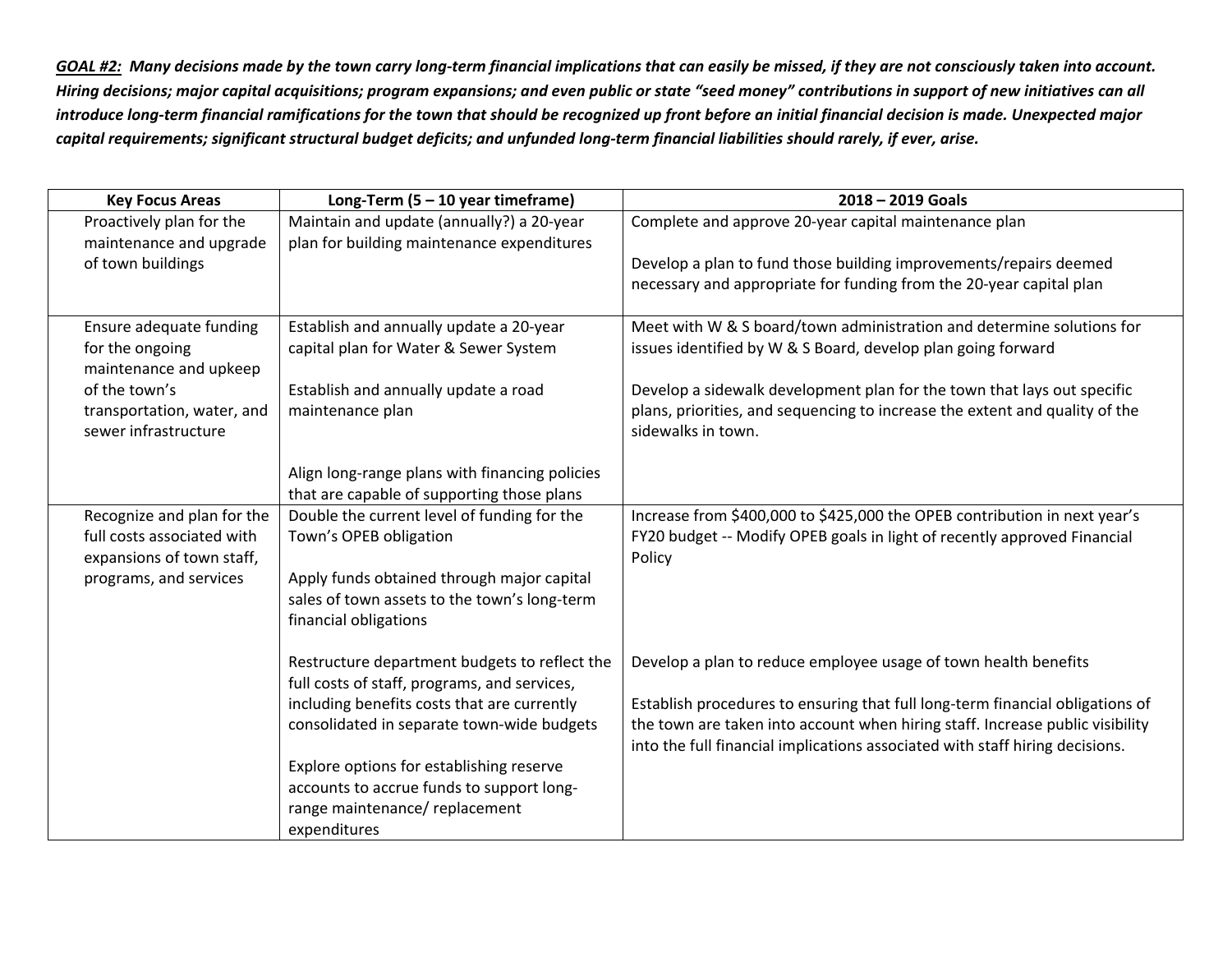## **PURSUE COMMUNITY HOUSING GOALS TO MAINTAIN AN ECONOMICALLY STABLE AND SOCIALLY BALANCED TOWN POPULATION THAT ALLOWS MEDFIELD TO BE A SELF‐SUFFICIENT AND ACCESSIBLE COMMUNITY**

GOAL #3: Medfield does a good job of producing responsible citizens who live with confidence in the safety and support of their community, regardless of economic or social status. Medfield residents can be confident that the town cares about them and will support them where possible. One of the most visible ways for the town to demonstrate its commitment to its residents is to work to address specific housing needs of long-standing town residents and other *residents with particular needs that the town is in <sup>a</sup> position to help address.*

| <b>Key Focus Areas</b>         | Long-Term $(5 - 10$ year     | $2018 - 2019$ Goals                                                                           |
|--------------------------------|------------------------------|-----------------------------------------------------------------------------------------------|
|                                | timeframe)                   |                                                                                               |
| Achieve 40B Affordable         | Achieve 10% Affordable       | Support construction of 21 units of SHI-eligible housing to extend safe harbor protection for |
| <b>Housing Goals to Enable</b> | Housing mandate imposed by   | another year, and commence planning for 21 SHI per year in future years. (Implement           |
| Medfield to Control Its        | Chapter 40B within the next  | construction of affordable housing so as to keep the town in G.L. c. 40B Safe Harbor)         |
| Development Path               | 8 years                      |                                                                                               |
| Provide Housing for            | Develop 8 units of housing   |                                                                                               |
| Medfield's Adults Who Are      | for adults with intellectual |                                                                                               |
| Capable of Living              | disabilities                 |                                                                                               |
| Independently With             |                              |                                                                                               |
| Assistance                     |                              |                                                                                               |
|                                |                              |                                                                                               |
| Increase Availability of       | Provide a minimum of 120     | Dispose of Hinkley Property                                                                   |
| Senior Housing to Enable       | additional units of senior   |                                                                                               |
| Seniors to Afford to Live in   | housing across the economic  | Adopt Senior Housing Overlay District                                                         |
| Medfield                       | spectrum over the next 6     |                                                                                               |
|                                | years                        |                                                                                               |
|                                |                              | Schedule and hold Town Meeting vote on zoning changes and disposition of Medfield State       |
|                                |                              | Hospital property                                                                             |
|                                |                              |                                                                                               |
|                                |                              | Begin to implement the final Medfield State Hospital Master Plan                              |
|                                |                              | Resolve question of water and sewer capacity required to support the redevelopment of the     |
|                                |                              | <b>State Hospital property</b>                                                                |
|                                |                              |                                                                                               |
|                                |                              | Transition responsibility for the redevelopment of the State Hospital property from the MSH   |
|                                |                              | Master Planning Committee to a successor "Development Committee", responsible for             |
|                                |                              | initiating action to redevelop the property, consistent with the objectives reflected in the  |
|                                |                              | State Hospital Master Plan.                                                                   |
|                                |                              |                                                                                               |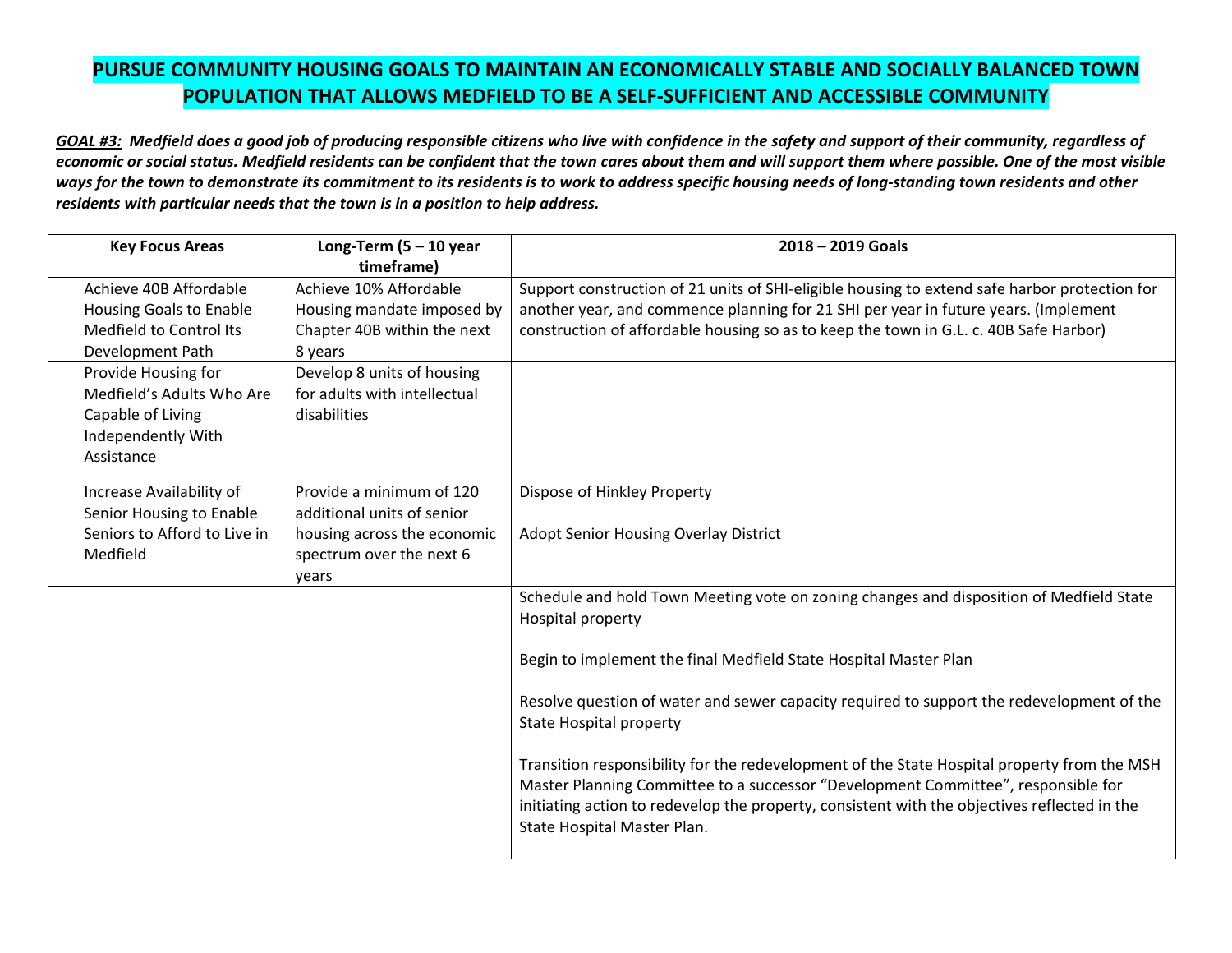## **PROMOTE THE HEALTHY AND RESPONSIBLE DEVELOPMENT OF MEDFIELD'S YOUTH**

<u>GOAL #4:</u> Medfield has a long-standing tradition of consciously working to instill in Medfield's youth an appreciation for what it takes to form a vibrant, respectful, and supportive community to provide the best life possible for all who live in it. This appreciation doesn't arise on its own. It is the result of conscious action by teachers, adult leaders, community leaders, neighbors, and youth organizations to introduce the town's youth to town history, principles of democracy in action, public events and activities that encourage reflection and involvement in actions to bring a community together. Town government isn't always the initiator or driver of these activities, but town government should always remain cognizant of them and should work to support these *activities where needed and feasible.*

| <b>Key Focus Areas</b>     | Long-Term $(5 - 10$ year       | $2018 - 2019$ Goals                                                                          |
|----------------------------|--------------------------------|----------------------------------------------------------------------------------------------|
|                            | timeframe)                     |                                                                                              |
| Maintain/ Improve the      | Plan for the replacement of    | Complete the Feasibility Study for the replacement of the Dale Street School                 |
| School System's Solid      | the Dale Street School         |                                                                                              |
| Academic Performance       |                                |                                                                                              |
| Support the Cultural/      | Develop and implement a        | Implement the Connections program to enhance contact between the town's seniors and the      |
| Physical/ Emotional/ Civic | thoughtful framework for       | town's youth (grant funded)                                                                  |
| Development of Our         | addressing the full range of   |                                                                                              |
| Children                   | challenges confronting the     |                                                                                              |
|                            | town's young people            |                                                                                              |
|                            |                                |                                                                                              |
|                            | Support and strengthen the     |                                                                                              |
|                            | opportunities available to the |                                                                                              |
|                            | town's young people to help    |                                                                                              |
|                            | them realize their full        |                                                                                              |
|                            | potential in life              |                                                                                              |
| Provide Appropriate        |                                | Work with the School Department and the Town Departments to assess the potential for         |
| Opportunities for the      |                                | identifying opportunities for town youth to get involved with town operations with a goal of |
| Town's Young People to     |                                | promoting a deeper appreciation of the importance of a citizen-led local government          |
| Observe and Participate in |                                |                                                                                              |
| <b>Town Governance</b>     |                                |                                                                                              |